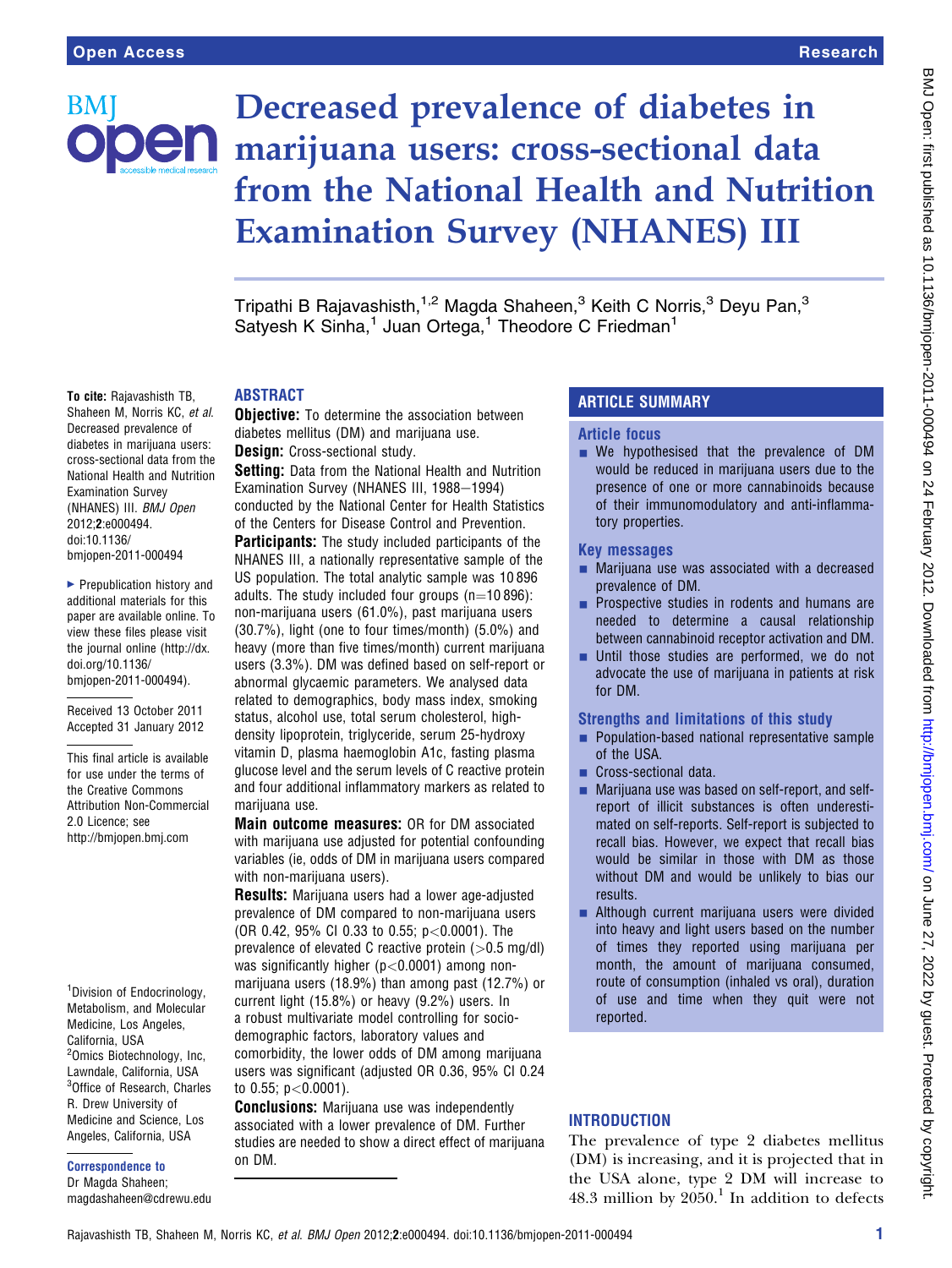in pancreatic  $\beta$ -cell function and insulin sensitivity, systemic inflammation is thought to be involved in its pathogenesis. $1^2$ 

Marijuana is the most commonly used illicit drug in the USA and is currently used by 14.4 million Ameri $cans<sup>3</sup>$ . The *Cannabis sativa* (marijuana) plant contains bioactive components termed cannabinoids (CB). The major psychoactive CB is delta 9-tetrahydrocannabinol (THC) whose effect is mediated through the CB1 and the CB2 subtypes of CB receptors found in the brain and lymphoid tissues.<sup>4</sup> The endocannabinoids, a group of neuromodulatory lipids also bind to these receptors.<sup>5</sup> Cannabis, THC and other CBs have been shown to have both beneficial<sup>6</sup> and detrimental effects.<sup>7</sup> Marijuana users have higher caloric intake while eating less nutrient-rich foods,<sup>8</sup> yet have similar<sup>8</sup> or slightly lower<sup>9</sup> body mass index (BMI) than non users.

We hypothesised that the prevalence of DM would be reduced in marijuana users due to the presence of one or more CBs because of their immunomodulatory and anti-inflammatory properties. $4$  We assessed the association between DM and marijuana use among adults aged  $20-59$  years in a national sample of the general population.

# **METHODS**

## Study population

The study included participants of the National Health and Nutrition Examination Survey (NHANES III),<sup>10</sup> conducted by the National Center for Health Statistics of the Centers for Disease Control and Prevention. NHANES III used a highly stratified multistage probability sampling (total  $N=39695$ ) and employed oversampling of the older people  $(N=2273)$ , non-Hispanic blacks (N=11 061) and Mexican Americans (N=11 110). Descriptions of the survey, sampling procedures and details of the laboratory tests evaluated can be found on the Centers for Disease Control and Prevention website (http://www.cdc.gov/nchs/nhanes/ nh3rrm.htm#refman).

We limited the analysis to adults aged  $20-59$  years, as those <20 years did not have plasma glucose testing and only participants up to 60 years old were asked about marijuana use. In addition, we excluded those with missing laboratory data. The total analytic sample was 10 896 adults (complete data for marijuana use and DM). Subjects with missing data for the laboratory variables  $(n=2769)$  were excluded, and the number for the final model was 8127 adults. A flow diagram showing the number of subjects selected and reasons for exclusion is listed in supplement figure 1.

#### Study variables

Data on marijuana use were collected by self-report. Non-marijuana users included never users  $(n=6667)$  and those who reported ever having used marijuana, but who had not used marijuana in the past month (ie, past users)  $(n=3346)$ . We classified participants who reported

using marijuana in the past month by frequency of use as either light current users  $(\leq 4$  days per month (n=557)) or heavy current users ( $\geq$ 5 days per month (n=326)) as previously described.<sup>9</sup> The definition of marijuana for purposes of this survey includes 'hash,' 'pot' or 'grass' or any other references to the Cannabis plant. The phrase 'used marijuana' refers to either smoking or ingesting marijuana.

Subjects were defined as having DM if they answer 'yes' to the question 'Have you ever been told you have sugar/diabetes?'  $(n=525)$  or had a fasting blood glucose level  $\geq$ 126 mg/dl (n=194). Of the 719 patients with DM, 418 answered the question about whether they take insulin and 116 reported that they do take insulin. Of those, nine reported that they began using insulin at age  $\leq$ 20 years, the majority being likely to have type 1 DM, although a few may have had type 2 DM. Thus, we estimate that 1.5% of patients with DM (unadjusted) had type 1 DM, and because of this low number, we analysed all subjects with DM together. There was no difference in any of our analyses if the nine patients of age  $\leq 20$  years were excluded.

The study included 151 pregnant women (1.5%). Of them, eight women had diabetes. There was no difference in the use of marijuana by DM. Because of the low number in the diabetes category, we included them in the analysis. A series of sensitivity analyses excluding the pregnant women showed no difference.

Plasma glucose and whole blood haemoglobin A1c (HbA1c) were measured at the University of Missouri-Columbia School of Medicine Department of Child Health, Diabetes Reference Laboratory, Columbia, Missouri, by David Goldstein, MD, director.<sup>11</sup>

Subjects were classified as obese/non-obese according to the BMI level using a cut-off of  $30 \text{ kg/m}^2$ .

We analysed data related to DM, age, gender, race/ ethnicity, education level, family history of DM, physical activity, BMI, cigarette smoking, cocaine use, alcohol use, total serum cholesterol, high-density lipoprotein (HDL) cholesterol, low-density lipoprotein (LDL) cholesterol, triglycerides, serum 25-hydroxy vitamin D (vitamin D), HbA1c, fasting plasma glucose level, C reactive protein (CRP) level and the serum levels of less robust inflammatory markers (ferritin, fibrinogen, white blood cell (WBC) count and uric acid) that have been previously used in NHANES III analysis.<sup>12</sup> Physical activity was assessed using self-report to several questions (http:// www.cdc.gov/nchs/nhanes/nh3rrm.htm#refman). For the physical activity variable, subjects were classified as inactive if they did not report engaging in any of the following activities during the previous month: walking, jogging, bike riding, swimming, aerobics, dancing, calisthenics, gardening, lifting weights or other physical activity outside their occupation. Physical activity was classified as moderate or vigorous intensity based on metabolic equivalent intensity levels. Individuals were considered to fulfil national recommendations for physical activity if they reported five or more episodes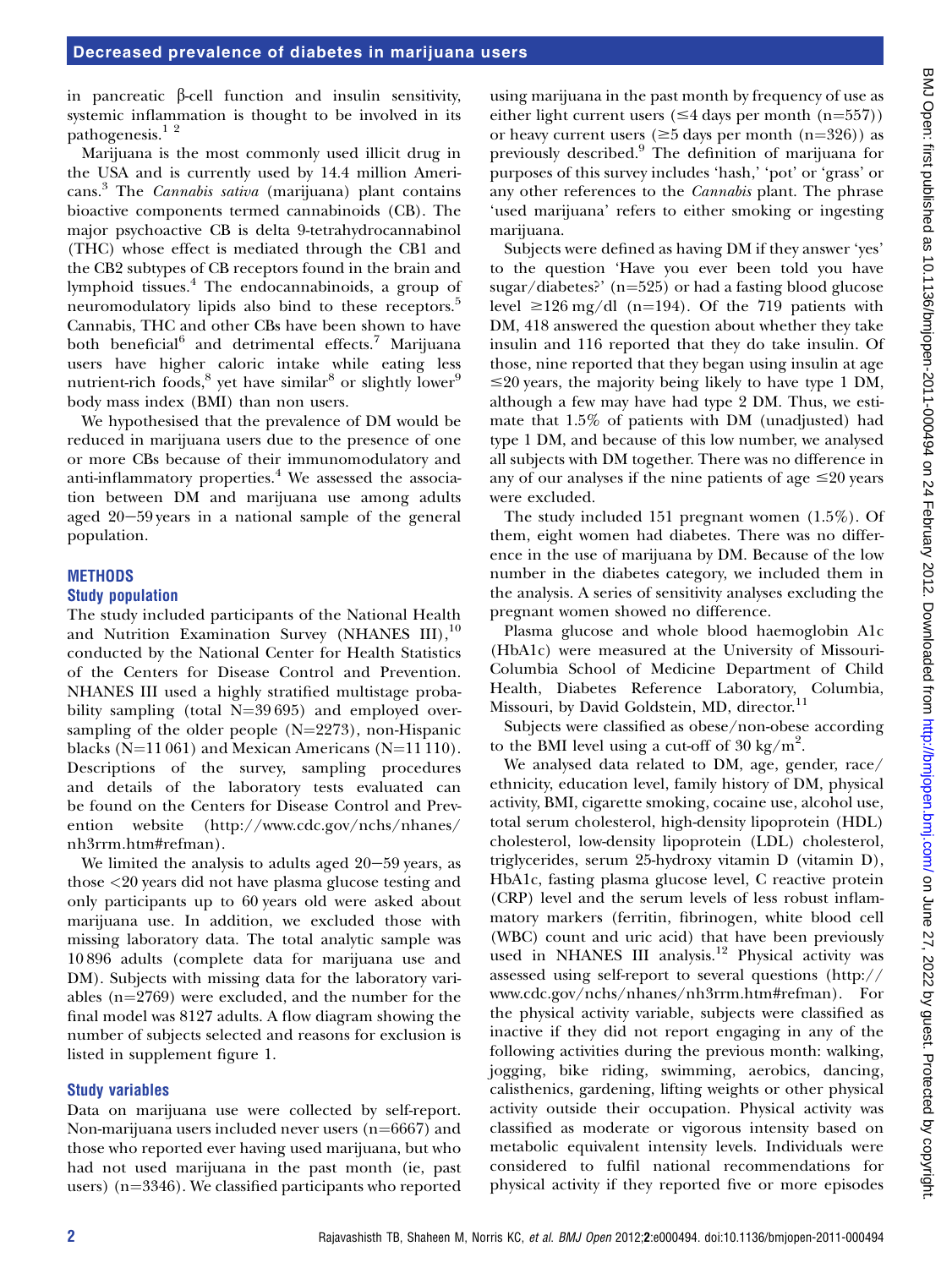per week of moderate-intensity physical activity or three or more episodes per week of vigorous-intensity physical activity.

## Statistical analysis

Descriptive statistics were used to characterise the subjects (mean and SD for continuous variables, and percentages for categorical variables). To test the statistical difference between the groups, we used  $\chi^2$  test for categorical variables and two-sided t tests for continuous variables. A p value of  $< 0.05$  was considered significant.

Univariate and multivariate logistic regression analyses (for categorical outcome $-DM/no$  DM) were used to determine the relationship between DM and marijuana use. We used multivariate logistic regression to adjust for confounding variables and reported the OR and the 95% CI. Variables considered as possible confounders in the multivariate analysis were age, gender, race/ ethnicity, BMI, education level, cigarette smoking, alcohol use, physical activity, serum total cholesterol, HDL cholesterol, LDL cholesterol, triglycerides, vitamin D, CRP, ferritin, fibrinogen, WBC count and uric acid. In order to confirm that marijuana use was associated with DM and not due to confounders, we analysed how each potential confounder changed the OR of having DM. Variables that changed the OR by  $\geq 10\%$  were considered as confounders and included in the multivariate model.

We performed stratified analysis to test for effect modification. For effect modifier variable, multivariate logistic regression model was constructed for each subgroup.

In addition, to help adjust for selection bias, we analysed the data using the propensity score matching and estimated the average treatment effect for the treated, bootstrap SE and t statistics. We added the propensity score to the logistic regression model as inverse weight, blocks  $(N=8)$  that satisfy the balancing property and quartiles.

Data were analysed using SAS (Release V.9.1.3, 2002; SAS, Inc.) and the survey module of STATA (Release V.10, 1984-2007 Statistics/Data Analysis; StataCorp). Sample weights, provided by the National Center for Health Statistics, were used to correct for differential selection probabilities and to adjust for non-coverage and non-response.<sup>13</sup>

#### RESULTS

Among NHANES III participants aged  $20-59$  years, there were 6667 (54.5%) non-marijuana users, 3346 (36.7%) past marijuana users, 557 (5.5%) light current users and 326 (3.3%) heavy current users. As shown in table 1, current and past marijuana users tended to be <40 years old, be male, had a BMI of  $\langle 30 \text{ kg/m}^2$ , smoked cigarettes and used alcohol and cocaine more frequently compared to non-marijuana users. Compared to non-marijuana users, past users tended to be white and to have a college education, while current users

included more white and black subjects and were more likely to have a high school education or less. Nonmarijuana users, past and current marijuana users had a similar percentage of family history of DM  $(p>0.05)$ but significantly different percentage of physical activity levels  $(p<0.001)$ , with past and current marijuana users being more active than non-marijuana users.

As shown in supplement table 1, marijuana users (past and current) had a lower adjusted prevalence of DM, but not hypertension, stroke, myocardial infarction or heart failure compared to non-marijuana users.

The unadjusted prevalence of DM for non-marijuana users, past marijuana users, current light marijuana users and current heavy marijuana users was 6.3%, 2.9%, 1.9% and 3.0%, respectively, and there was a statistically significant difference between the groups  $(p<0.0001)$ (table 1). For subjects without DM  $(n=10165)$ , 46.4% were marijuana users and 53.6% were non-marijuana users (p<0.0001) (supplement table 2). For subjects with DM (n=719), 26.9% were marijuana users and 73.1% were non-marijuana users  $(p<0.0001)$ . The difference in % of marijuana users between those with and without DM was highly significant  $(p<0.0001)$ .

As shown in table 1, all marijuana users had a higher prevalence of serum HDL cholesterol >40 mg/dl, total cholesterol <240 mg/dl and triglycerides <200 mg/dl compared to non-users (p<0.0001). Current marijuana users had a higher prevalence of LDL cholesterol  $\langle 160 \text{ mg/dl} (p \langle 0.05 \rangle)$ . All marijuana users had a higher prevalence of CRP  $\langle 0.5 \text{ mg/dl} \ (p \langle 0.0001 \rangle)$ . Past users, but not current users, had a lower prevalence of vitamin D level  $\langle 70 \text{ nmol}/1$  compared to non-users (p $\langle 0.0001 \rangle$ ). All marijuana users had a higher prevalence of plasma HbA1c  $\langle 6.0\% \rangle$  (p $\langle 0.0001 \rangle$ ). Serum glucose levels and BMI were lower in all marijuana user groups compared to non-marijuana users (table 1).

We then examined the variation of markers of inflammation with marijuana use (table 1). Serum CRP and fibrinogen were significantly  $(p<0.001)$  lower in past marijuana users compared to current and nonmarijuana users suggesting lower inflammation in past marijuana users. In contrast, serum ferritin levels were higher in past and current heavy users, and lower in light users, compared to non-users. Serum uric acid levels were higher in past and lower in current users compared to non-users. WBC count was higher among current users relative to non-users and past users.

In order to confirm that marijuana use was associated with a decreased prevalence of DM and not due to confounders, we analysed how each potential confounder changed the OR of having DM. Variables that changed the OR by  $\geq 10\%$  were considered as confounders (addition of age, BMI, alcohol use, total cholesterol, triglyceride, CRP and hypertension changed the OR by  $\geq$  10% from 0.42 to 0.60, 0.49, 0.50, 0.46, 0.47, 0.46, 0.46, respectively) (supplement table 3). Table 2 shows the unadjusted as well as the cumulative effect of the confounders, including race/ethnicity, physical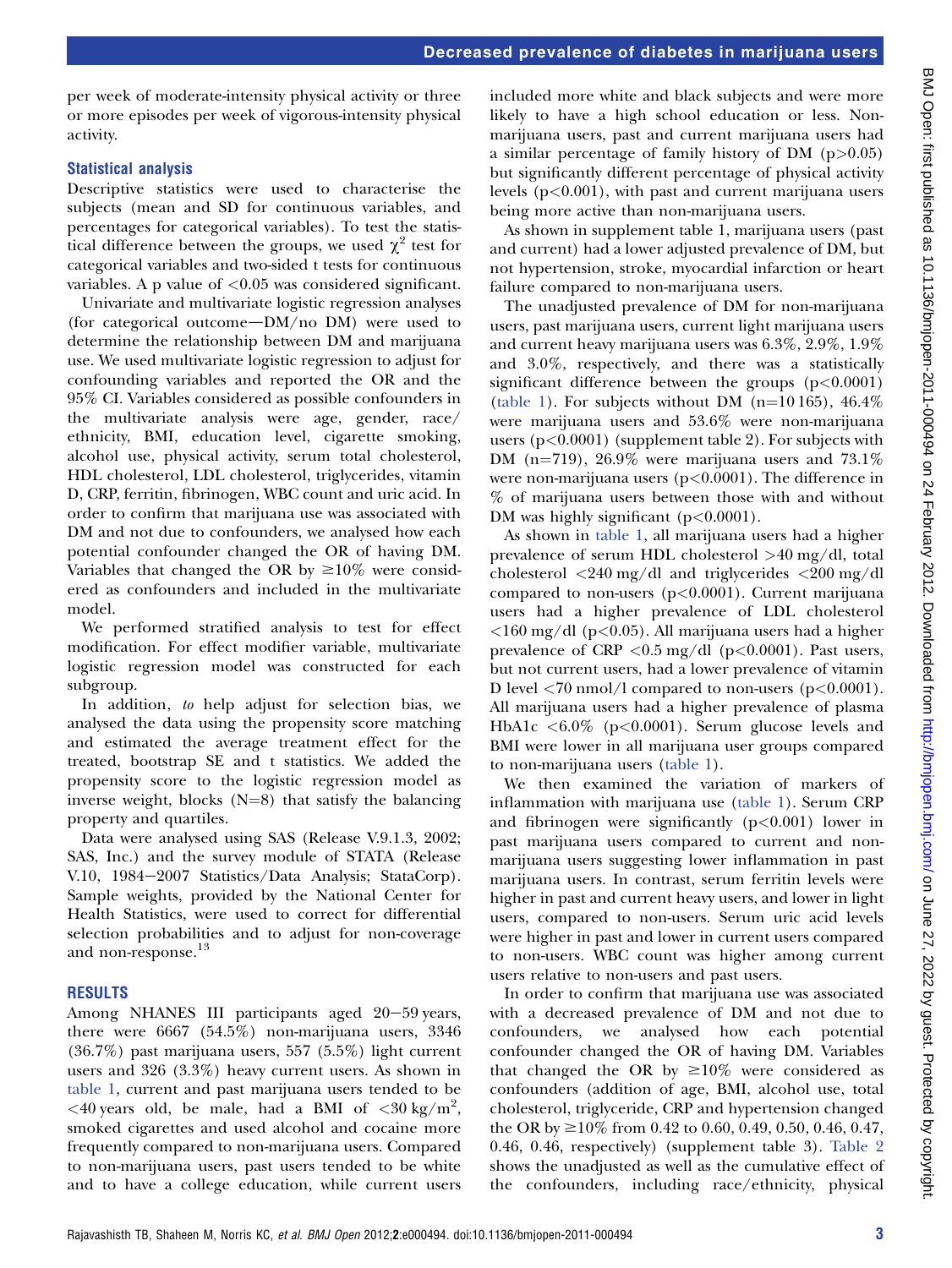Table 1 Diabetes mellitus (DM), socio-demographic characteristics, body mass index, general laboratory characteristics and select inflammatory markers of adults aged 20-59 years who were self-identified as marijuana users or non-marijuana users  $(N=10 896)$ 

|                                                        |                                                     | Past users,<br>weighted %<br>or mean (SD)* | <b>Current users</b>                              |                                                |
|--------------------------------------------------------|-----------------------------------------------------|--------------------------------------------|---------------------------------------------------|------------------------------------------------|
|                                                        | Non-marijuana<br>users, weighted %<br>or mean (SD)* |                                            | $1-4$ times/month,<br>weighted % or<br>mean (SD)* | ≥5 times/month,<br>weighted % or<br>mean (SD)* |
| DM (yes)                                               | 6.3                                                 | $2.9+$                                     | $1.9+$                                            | $3.0+$                                         |
| Age (years)                                            |                                                     |                                            |                                                   |                                                |
| $≤40$                                                  | 46.2                                                | $73.4+$                                    | 86.6†                                             | 84.0 <sup>+</sup>                              |
| $>40$                                                  | 53.8                                                | $26.6+$                                    | $13.4+$                                           | 16.0+                                          |
| Gender                                                 |                                                     |                                            |                                                   |                                                |
| Male                                                   | 42.9                                                | 53.6†                                      | 64.4†                                             | 73.0+                                          |
| Female                                                 | 57.1                                                | $46.5+$                                    | $35.6+$                                           | 27.0+                                          |
| Race                                                   |                                                     |                                            |                                                   |                                                |
| White                                                  | 70.6                                                | $81.2$ <sup>+</sup>                        | 72.6+                                             | 74.9†                                          |
| <b>Black</b>                                           | 11.0                                                | 11.3 <sub>†</sub>                          | 17.3 <sub>†</sub>                                 | $14.6+$                                        |
| Hispanic                                               | 7.4                                                 | $4.1+$                                     | 3.6 <sub>†</sub>                                  | $4.4$ <sup>+</sup>                             |
| Asian/other                                            | 11.0                                                | $3.5+$                                     | $6.5 +$                                           | 6.2 <sub>†</sub>                               |
| Education                                              |                                                     |                                            |                                                   |                                                |
| $\leq$ High school                                     | 21.4                                                | $15.3+$                                    | $23.1+$                                           | 25.7 <sup>†</sup>                              |
| High school                                            | 34.8                                                | $33.4+$                                    | $41.2$ <sup>+</sup>                               | $39.2+$                                        |
| College                                                | 43.8                                                | 51.3 <sub>†</sub>                          | $35.7+$                                           | 35.1 <sup>‡</sup>                              |
| Family history of DM                                   |                                                     |                                            |                                                   |                                                |
| Yes                                                    | 46.2                                                | 48.3                                       | 52.5                                              | 48.3                                           |
| <b>No</b>                                              | 53.8                                                | 58.3                                       | 47.5                                              | 51.7                                           |
| BMI ( $kg/m2$ )                                        |                                                     |                                            |                                                   |                                                |
| $\geq 30$                                              | 25.0                                                | 18.8 <sub>†</sub>                          | 16.6†                                             | $12.5+$                                        |
| $30$                                                   | 75.0                                                | $81.2$ <sup>+</sup>                        | 83.4+                                             | $87.5+$                                        |
| Physical activity<br>Inactive                          | 17.0                                                |                                            |                                                   |                                                |
|                                                        | 46.0                                                | 10.3 <sub>†</sub><br>$47.5+$               | $8.0 +$<br>48.6+                                  | 10.9 <sub>†</sub><br>$37.3+$                   |
| Insufficient activity<br>Recommended level of activity | 37.1                                                | $42.2+$                                    | 43.4+                                             | 51.8 <sub>†</sub>                              |
| Cigarette smoke                                        |                                                     |                                            |                                                   |                                                |
| Yes                                                    | 22.0                                                | $40.1+$                                    | $60.3+$                                           | 68.0 <sup>+</sup>                              |
| <b>No</b>                                              | 78.0                                                | 59.9†                                      | $39.7+$                                           | $32.0+$                                        |
| Alcohol                                                |                                                     |                                            |                                                   |                                                |
| Yes                                                    | 57.3                                                | 74.7†                                      | $90.4+$                                           | $87.9+$                                        |
| <b>No</b>                                              | 42.7                                                | 25.3 <sub>†</sub>                          | $9.6+$                                            | $12.1+$                                        |
| Cocaine                                                |                                                     |                                            |                                                   |                                                |
| Yes                                                    | 0.7                                                 | $25.8+$                                    | 47.2+                                             | 58.8+                                          |
| <b>No</b>                                              | 99.3                                                | 74.2†                                      | $52.8+$                                           | $41.2+$                                        |
| BMI $(kg/m2)$                                          | 28.0(0.2)                                           | $26.9(0.3)$ <sup>+</sup>                   | $24.8(0.7)$ <sup>+</sup>                          | $24.1(0.4)$ <sup>+</sup>                       |
| Prevalence of select laboratory characteristics        |                                                     |                                            |                                                   |                                                |
| HDL (mg/dl)                                            |                                                     |                                            |                                                   |                                                |
| $≤40$                                                  | 42.6                                                | 39.5§                                      | 29.8§                                             | 22.5S                                          |
| $>40$                                                  | 57.4                                                | 60.6                                       | 70.2                                              | 77.5                                           |
| LDL (mg/dl)                                            |                                                     |                                            |                                                   |                                                |
| $\geq 160$                                             | 16.1                                                | 13.9                                       | 9.6                                               | 3.5                                            |
| $<$ 160                                                | 83.9                                                | 86.1                                       | 90.4                                              | 96.5                                           |
| Total cholesterol (mg/dl)                              |                                                     |                                            |                                                   |                                                |
| $\geq$ 240                                             | 18.7                                                | 12.3§                                      | 8.1 <sub>S</sub>                                  | 8.6§                                           |
| $<$ 240                                                | 81.3                                                | 87.7                                       | 91.9                                              | 91.4                                           |
| Triglyceride (mg/dl)                                   |                                                     |                                            |                                                   |                                                |
| $\geq$ 200                                             | 17.7                                                | $13.5+$                                    | $13.1+$                                           | $12.7+$                                        |
| $<$ 200                                                | 82.3                                                | 86.5                                       | 86.9                                              | 87.3                                           |
| CRP (mg/dl)                                            |                                                     |                                            |                                                   |                                                |
|                                                        |                                                     |                                            |                                                   |                                                |
| $\geq 0.5$<br>< 0.5                                    | 18.9<br>81.1                                        | 12.7 <sub>§</sub><br>87.3                  | 15.8§<br>84.2                                     | 9.2 <sub>5</sub><br>90.8                       |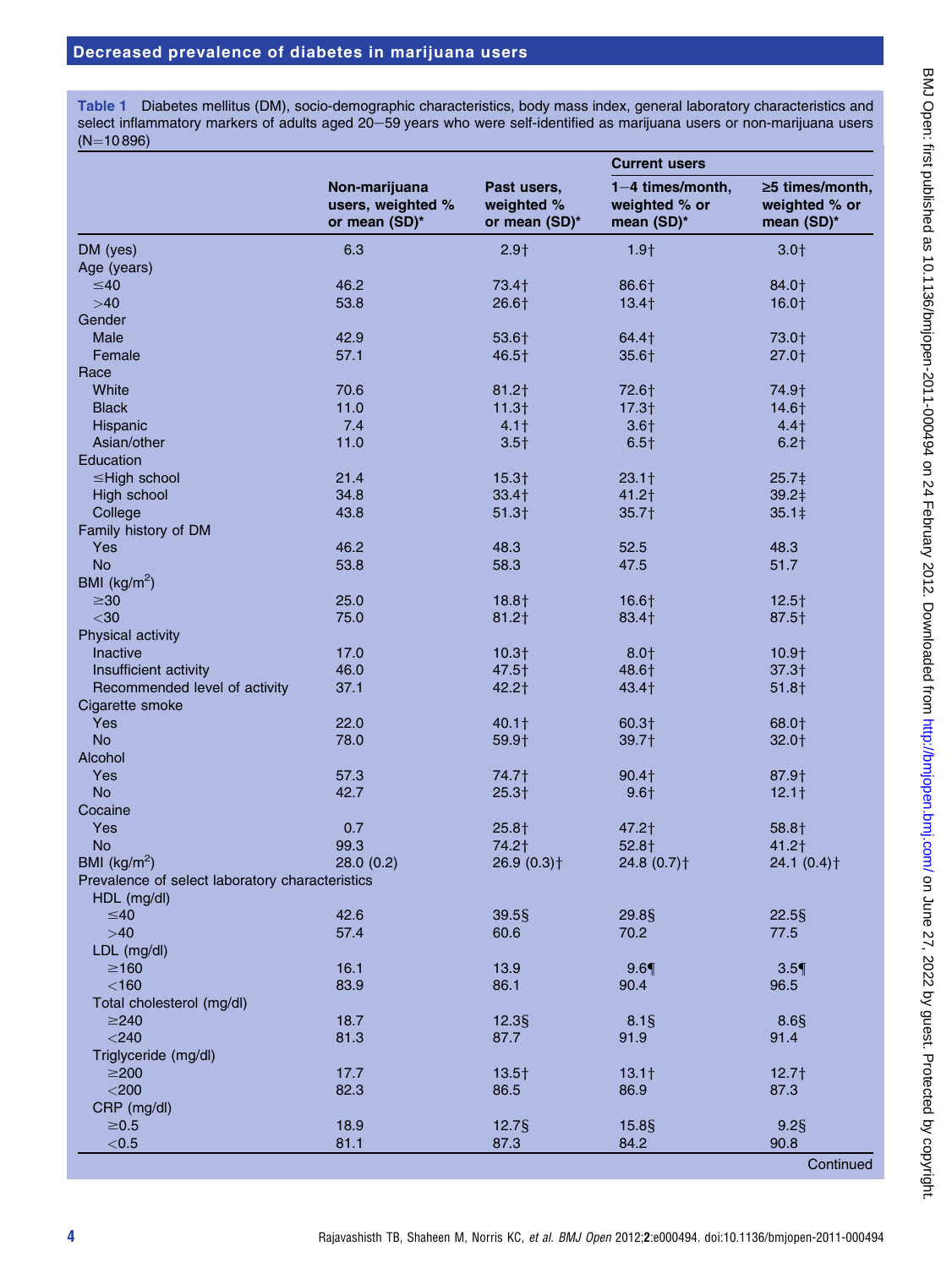## Table 1 Continued

|                                              |                                                     |                                            | <b>Current users</b>                                 |                                                      |
|----------------------------------------------|-----------------------------------------------------|--------------------------------------------|------------------------------------------------------|------------------------------------------------------|
|                                              | Non-marijuana<br>users, weighted %<br>or mean (SD)* | Past users.<br>weighted %<br>or mean (SD)* | $1-4$ times/month,<br>weighted % or<br>mean $(SD)^*$ | $\geq$ 5 times/month,<br>weighted % or<br>mean (SD)* |
| 25-Hydroxy vitamin D (nmol/l)                |                                                     |                                            |                                                      |                                                      |
| $\leq 70$                                    | 51.9                                                | 41.18                                      | 56.48                                                | 59.58                                                |
| >70                                          | 48.1                                                | 58.9                                       | 43.6                                                 | 40.5                                                 |
| HbA1c                                        |                                                     |                                            |                                                      |                                                      |
| $\geq 6.0$                                   | 8.7                                                 | 4.18                                       | 4.2 <sub>5</sub>                                     | 3.2 <sub>5</sub>                                     |
| < 6.0                                        | 91.3                                                | 96.0                                       | 95.8                                                 | 96.8                                                 |
| Serum levels of select laboratory values     |                                                     |                                            |                                                      |                                                      |
| Glucose (mg/dl)                              | 97.8(0.6)                                           | $93.1(0.7)$ <sup>+</sup>                   | $92.7(0.6)$ <sup>+</sup>                             | $92.3(0.7)$ <sup>+</sup>                             |
| HDL (mg/dl)                                  | 50.1(0.5)                                           | 50.5(0.8)                                  | 49.8 $(1.8)$ <sup>±</sup>                            | 50.5(1.4)                                            |
| $LDL$ (mg/dl)                                | 126.4(1.2)                                          | $122.3(1.5)$ <sup>+</sup>                  | 116.6 $(3.1)$ <sup>+</sup>                           | $113.1 (3.7)$ <sup>+</sup>                           |
| Total cholesterol (mg/dl)                    | 201.6(1.4)                                          | 195.2 $(1.6)$ <sup>+</sup>                 | $188.7(3.3)$ <sup>+</sup>                            | $186.9(3.3)$ <sup>+</sup>                            |
| Triglycerides (mg/dl)                        | 125.4(2.2)                                          | $112.1 (2.9)$ <sup>+</sup>                 | 111.7 $(6.9)$ <sup>+</sup>                           | 116.6 $(7.3)$ <sup>+</sup>                           |
| 25-Hydroxy vitamin D (nmol/l)                | 73.0 (1.2)                                          | $80.5(1.8)$ <sup>+</sup>                   | $78.0(3.5)$ <sup>+</sup>                             | $85.0(4.8)$ <sup>+</sup>                             |
| Select inflammatory markers                  |                                                     |                                            |                                                      |                                                      |
| CRP (mg/dl)                                  | 0.43(0.01)                                          | $0.36(0.02)$ <sup>+</sup>                  | 0.42(0.09)                                           | 0.44(0.11)                                           |
| Ferritin (ng/ml)                             | 138.1(2.9)                                          | 149.5(9.1)                                 | 132.5 (19.3)                                         | 157.8 (24.1)                                         |
| Fibrinogen (mg/dl)                           | 296.1(4.1)                                          | $283.5(3.7)$ <sup>+</sup>                  | 287.8 (15.3)                                         | 285.2 (12.4)                                         |
| Uric acid (mg/dl)                            | 5.3(0.04)                                           | $5.5(0.08)$ <sup>+</sup>                   | 5.1 $(0.3)$ <sup>+</sup>                             | $5.1(0.2)$ <sup>+</sup>                              |
| White blood cell count $(\times 10^3/\mu l)$ | 7.2(0.06)                                           | 7.3(0.07)                                  | $7.6(0.19)$ <sup>+</sup>                             | $8.0(0.21)$ <sup>+</sup>                             |

\*We used the sample weight provided by the National Center for Health Statistics to weigh the data.

 $\uparrow$  p<0.001 compared with non-marijuana users.

 $\frac{1}{2}p$ <0.05 compared with non-marijuana users.

 $Sp<$  0.0001 compared with non-marijuana users.

 $\rho$ <0.01 compared with non-marijuana users. BMI, body mass index; HbA1c, haemoglobin A1c; LDL, low-density lipoproteins; CRP, C reactive protein; HDL, high-density lipoproteins.

activity and those variables that showed changes of  $\geq 10\%$  in the OR of having DM among all marijuana users relative to non-users in a series of regression models. Of note, race/ethnicity and physical activity did not change the OR by  $\geq 10\%$ , but we included them in the model because they are known risk factors. The interaction effect of the marijuana use and age was significant in the model indicating that age is an effect modifier (ie, the association between DM and marijuana

use was modified by age and the association differed for different age groups) (OR for interaction= $1.83$ ,  $95\%$  CI 1.2 to 2.9). Stratified analysis by age group found an association between marijuana use and DM among subjects aged  $>40$  years (p<0.01) and no association among subjects aged  $\leq 40$  years (table 2). The association of DM and marijuana was significant in both the overall and older age group even after adjusting for social variables (race/ethnicity, physical activity, alcohol

Table 2 Multivariate logistic model for the change in the association between marijuana use and DM (total and by age group)  $(N=8127)$ 

| <b>Outcome: DM</b><br><b>Model</b>                                                                      | <b>Total</b><br>OR (95% CI)        | Age group 41-59 years<br>OR (95% CI) | Age group 20-40 years<br>OR (95% CI) |  |  |  |
|---------------------------------------------------------------------------------------------------------|------------------------------------|--------------------------------------|--------------------------------------|--|--|--|
| Unadjusted                                                                                              | $0.42$ (0.33 to 0.55) <sup>*</sup> | $0.51$ (0.36 to 0.73) <sup>*</sup>   | $0.74$ (0.48 to 1.14)                |  |  |  |
| Model 1: adjusted for social variables                                                                  | $0.31$ (0.20 to 0.48) <sup>*</sup> | $0.34$ (0.20 to 0.59) <sup>*</sup>   | $0.80$ (0.43 to 1.50)                |  |  |  |
| Model 2: adjusted for social variables<br>and laboratory variables                                      | 0.33 (0.22 to 0.50)*               | $0.35$ (0.21 to 0.61) <sup>*</sup>   | $0.87$ (0.47 to 1.63)                |  |  |  |
| Model 3: adjusted for social variables,<br>laboratory variables and inflammatory marker                 | 0.36 (0.24 to 0.54)*               | $0.37$ (0.21 to 0.63) <sup>*</sup>   | $0.95$ (0.50 to 1.78)                |  |  |  |
| Model 4: adjusted for social variables,<br>laboratory variables, inflammatory marker<br>and comorbidity | $0.36$ (0.24 to 0.55) <sup>*</sup> | $0.37$ (0.22 to 0.62) <sup>*</sup>   | $0.93$ (0.51 to 1.70)                |  |  |  |

OR for having DM among marijuana users compared to non-users and 95% CI. Social variables: race/ethnicity, physical activity, alcohol use, interaction of alcohol and marijuana use and body mass index.

Laboratory variables: total cholesterol and triglyceride.

\*p<0.0001 compared to non-marijuana users.

Inflammatory marker: C reactive protein.

Comorbidity: hypertension.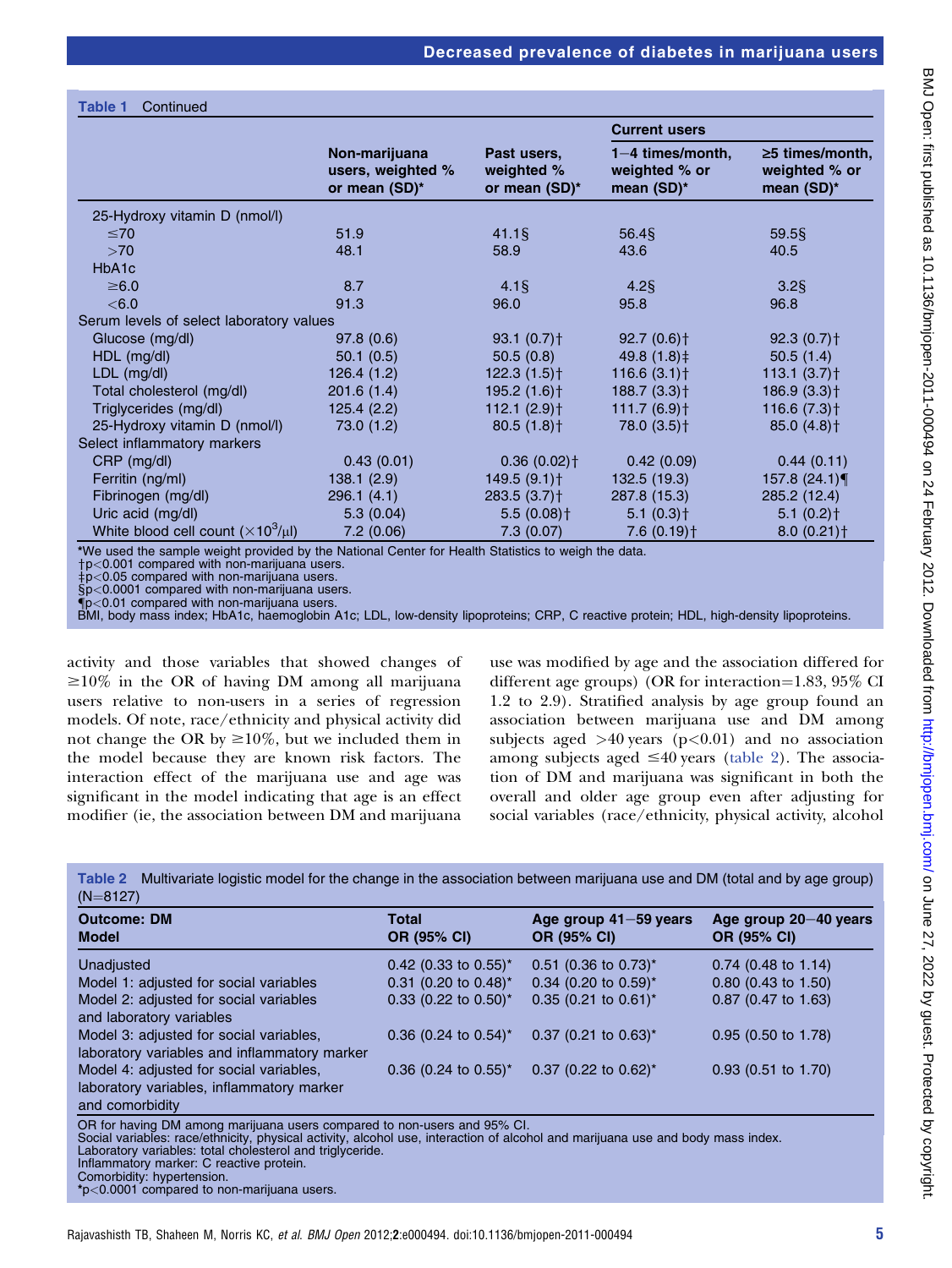use and BMI), laboratory variables (total cholesterol and triglyceride), inflammatory marker (CRP) and the comorbidity variable (hypertension) to the previous model.

Using the propensity score matching, we found similar results showing a lower prevalence of DM among marijuana users relative to non-users. The average treatment effect for the users (total sample) $=-0.024$ , bootstrap  $SE=0.005$  and t $=-4.46$ , p $< 0.05$  (ie, marijuana users had lower prevalence of DM). When we added the propensity score to the logistic regression model, marijuana users still had lower odds of DM than non-users  $(OR=0.54,$  $95\%$  confidence level=0.40 to 0.73, p=0.001). Adding it as inverse weight, yielded an  $OR=0.52$  (95% confidence level= $0.39$  to  $0.71$ , p= $0.001$ ). We also added it as blocks  $(N=8)$  and found an OR=0.53 (95% confidence level= $0.40$  to  $0.73$ ,  $p=0.001$ ). Adding it as quartiles yielded an OR= $0.51$  (95% confidence level= $0.38$  to  $(0.69, p=0.001)$ . All still revealed a lower odds of DM with marijuana use. For age group  $41-59$  years, adding the propensity score as quartiles to the model, we found an OR= $0.55$  (95% confidence level= $0.35$  to 0.88, p= $0.012$ ), whereas for age group  $20-40$  years, OR=0.88 (95%) confidence level=0.53 to 1.47,  $p > 0.05$ ).

We examine whether DM as diagnosed by self-report as compared to laboratory evidence of hyperglycaemia was correlated with different prevalence of marijuana use. As shown in the supplement table 2, there was no difference in marijuana use among those with DM by selfreport and those with DM who were included based on an elevated fasting glucose ( $p=0.43$ ). Patients with DM by self-report who were hyperglycaemic (fasting glucose  $\geq$ 126 mg/dl) at the time of sampling had a statistically similar rate of marijuana use as those whose DM was well controlled (fasting glucose <126 mg/dl) at the time of sampling  $(p=0.06)$ , although there was a trend for patients with a history of DM by self-report who were euglycaemia at the time of sampling to be associated with a lower rate of non-marijuana use. Those with DM by self-report and those with DM who were included based on an elevated fasting glucose had similar rates of the type of marijuana use (heavy current users, light current users and past users). Additionally, for subjects who did not have DM by self-report and did not have an elevated fasting glucose level but had an elevated HbA1c  $(27.0\%)$  (n=22), their prevalence of non-marijuana use (72.2%) was similar to the prevalence of non-marijuana use among subjects with DM (73.1%).

We then examined the prevalence of all marijuana users among subjects with different fasting glucose levels. As shown in figure 1, the highest prevalence of marijuana users was found in those with the lowest glucose levels. As the glucose levels increased, the prevalence of marijuana users decreased. For subjects with DM (fasting glucose  $>125 \text{ mg/dl}$ ), the prevalence of marijuana users was 23.6%. Similarly, the highest prevalence of marijuana users was found in those subjects with the lowest plasma HbA1c values (figure 2). As the HbA1c



Figure 1 The prevalence of marijuana users (past and current) among subjects according to fasting glucose levels (in milligrams per decilitre). Per cent and 95% CI are depicted.  $p$ <0.05 compared to glucose level <94 mg/dl.

levels increased, the prevalence of marijuana users decreased.

Furthermore, we analysed the data using logistic regression to assess the odds of having DM, an elevated glucose value or an elevated HbA1c for the categories of marijuana use. The OR for all marijuana users to have DM was 0.42 (95% CI 0.33 to 0.55), which was statistically significant (ie, marijuana non-users were 2.4 times more likely to have DM relative to all marijuana users). Relative to non-marijuana users, past marijuana users had an OR of having DM of 0.44 (95% CI 0.33 to 0.59), current light marijuana users had an OR of 0.29 (CI 0.13 to 0.65) and current heavy marijuana users had an OR of 0.47 (95% CI 0.22 to 0.98), all were statistically significant from non-marijuana users (p<0.001) (figure 3). Relative to non-marijuana users, marijuana users had



Figure 2 The prevalence of marijuana users (past and current) among subjects according to plasma haemoglobin A1c (HbA1c) levels. Per cent and 95% CI are depicted. \*p<0.05 compared to  $<$ 5.8%.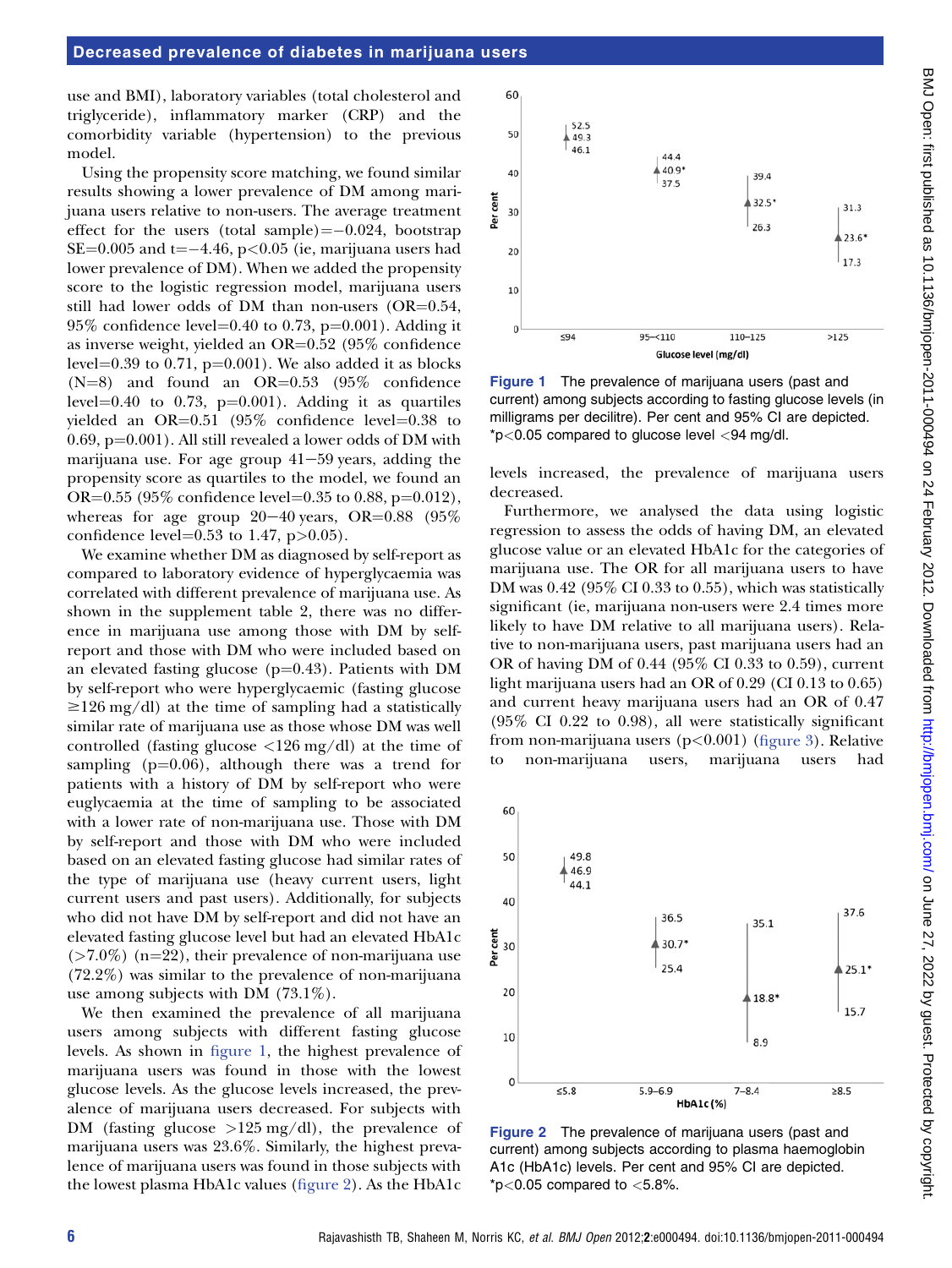# Decreased prevalence of diabetes in marijuana users



Figure 3 OR and 95% CI of having diabetes mellitus (DM) among past and current marijuana users relative to nonmarijuana users.

significantly lower odds of having glucose level of  $>125 \text{ mg/dl}$  (OR=0.36, 95% CI 0.24 to 0.52) and HbA1c level  $>7.0\%$  (OR=0.35, 95% CI 0.22 to 0.54)  $(p<0.0001)$ .

#### **DISCUSSION**

Our analyses of adults aged  $20-59$  years in the NHANES III database showed that participants who used marijuana had lower prevalence of DM and had lower odds of DM relative to non-marijuana users. We did not find an association between the use of marijuana and other chronic diseases, such as hypertension, stroke, myocardial infarction and heart failure. This could be due to the smaller prevalence of stroke, myocardial infarction and heart failure in the examined age group.

We noted the lowest prevalence of DM in current light marijuana users, with current heavy marijuana users and past users also having a lower prevalence of DM than non-marijuana users. The finding that past marijuana users had lower odds of prevalent DM than non-users suggests that early exposure to marijuana may affect the development of DM and a window of time of marijuana exposure earlier in life could be a factor to study. Similarly, our findings of a significant association between marijuana use and DM was only found in those aged  $\geq$ 40 years suggest that the possibility of some protection from marijuana use may require many years before they become manifested. By contrast, it could reflect the increased prevalence of DM with age and the ability to detect an association with a lesser sample size when there is a greater cohort at risk for DM. The possible association of light marijuana use with decreased DM is similar to that of alcohol on DM and the metabolic syndrome, in which mild alcohol use was associated with lower prevalence of DM and the metabolic syndrome, $^{14}$   $^{15}$  and higher alcohol use associated with higher prevalence of  $\overline{DM}$  and the metabolic syndrome.<sup>14 16</sup>

Smit and Crespo<sup>9</sup> used the NHANES III population to examine dietary factors of non-marijuana users and marijuana users among adults aged  $20-59$  years. Similar to our data, they found that 45% reported used marijuana in their lifetime and 8.7% used marijuana in the past month. Current marijuana users had higher intakes of energy and nutrients and consumed more soft drinks but had slightly lower BMI than non-current marijuana users. Thus, it is unlikely that a healthier diet contributed to the decreased prevalence of DM among marijuana users found in our study. In our study, all marijuana users had lower BMI than non-users, with heavy marijuana users having the lowest BMI. The lower BMI may be protective for DM, although when we controlled for BMI, the prevalence of DM was not significantly changed suggesting additional BMI-independent pathways. Smit and Crespo<sup>9</sup> did not record glycaemic parameters or prevalence of DM.

Using NHANES III data, marijuana users had lower rates of obesity (BMI  $\geq 30$ ) and lower mean BMI, with current heavy marijuana users having the lowest BMI, in agreement with a recent report using National Epidemiologic Survey on Alcohol (2001-2002) and the National Comorbidity Survey-Replication  $(2001-2003)$ databases.<sup>17</sup> Correcting for the effect of BMI, the association between marijuana use and DM was reduced by 17% but remained highly significant.

We postulate that the decreased prevalence of DM and marijuana use may be due to the anti-inflammatory properties of marijuana. CBs found in marijuana favourably modify inflammation probably through the inhibitory actions on prostaglandins and  $COX-2$ .<sup>18</sup> Hu and colleagues<sup>2</sup> reported that CRP, but not interleukin-6 and tumour necrosis factor- $\alpha$  receptor-2, was associated with the risk of developing DM. In our study, serum level of CRP, fibrinogen ferritin, uric acid and WBC counts revealed varied associations with marijuana use. Of note, the CRP assay used in NHANES III was not a highly sensitive assay<sup>11</sup> and is unlikely to pick up small changes in an inflammatory state in a single individual; however, it is still a robust measure of inflammation and is useful in population studies.<sup>12</sup> However, we did find a U-shaped association between the CRP levels and marijuana use groups.

Rodent studies using CBs have shown significant benefits against diabetic complications and atherosclerosis.<sup>19</sup> <sup>20</sup> Additionally, lower doses of CBs appear to be anti-inflammatory in rodents.<sup>19</sup> CBs, including the non-psychoactive cannabidiol, have also been shown to attenuate progression of type 1 DM in animal models.21 22 We have not identified any study in human subjects or animals examining marijuana or its active ingredients and the incidence of type 2 DM, although one study found similar glucose levels in marijuana users as non-users.<sup>8</sup> In a prospective study using a cannabisbased medicinal extract compared to placebo to treat diabetic neuropathy, glycaemic indices were not mentioned.<sup>23</sup> We examined physical activity in patients using marijuana and found that it did not confound the association between marijuana and DM.

Although the CB1 antagonist, rimonabant has been used successfully to treat DM,<sup>24</sup> we are not surprised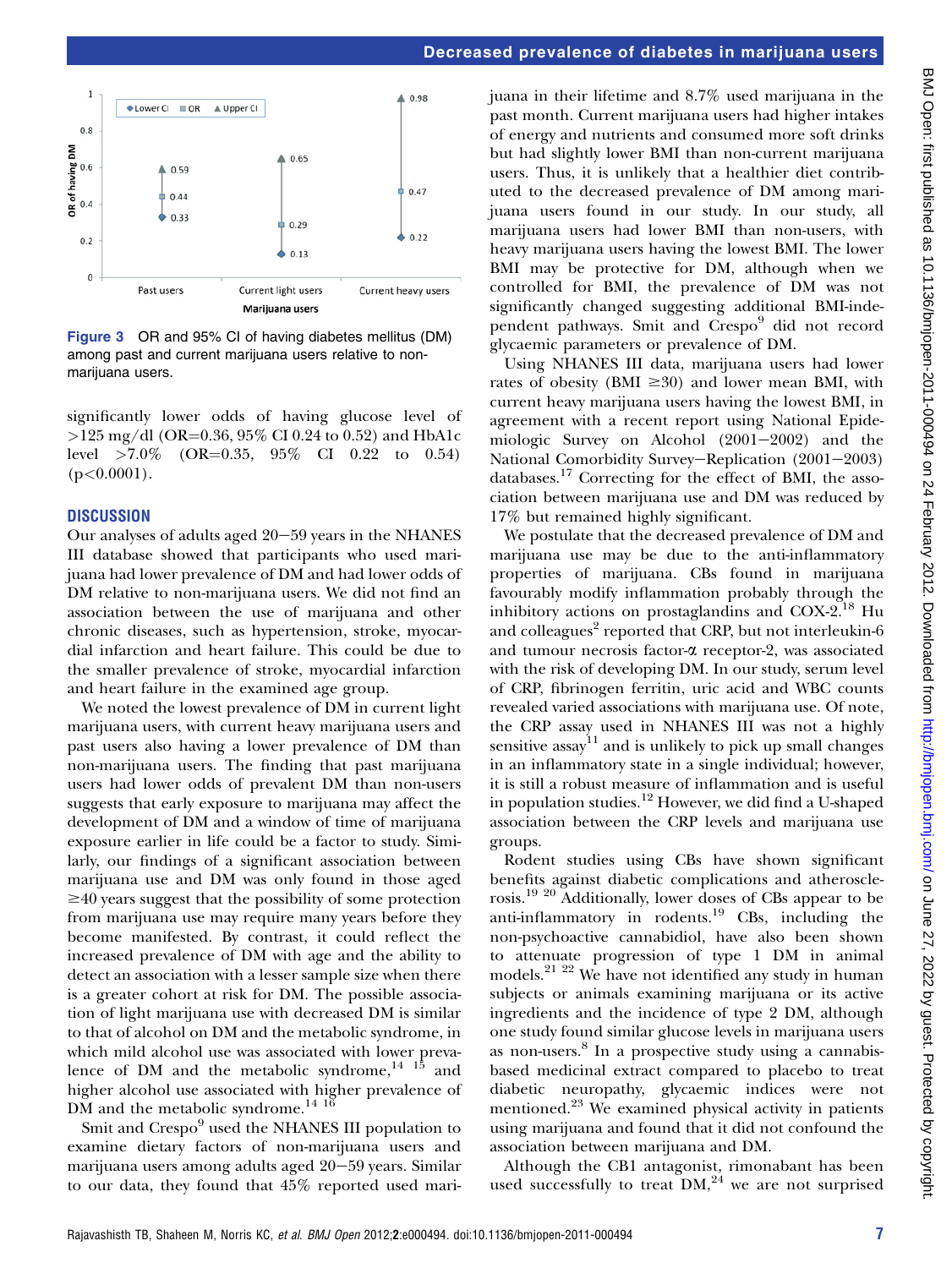at the association between marijuana use and decreased prevalence of DM. Marijuana contains a variety of CBs, of which some, such as cannabidiol and delta9 tetrahydrocannabivarin, have antagonist properties that may mediate the anti-inflammatory properties of marijuana.<sup>25</sup>

A limitation of our study was its cross-sectional nature. Despite the efforts of NHANES to enrol a random representative sample of the US population, persons attending the study visits may differ from those not attending in subtle ways that may affect the results of this study. We are unable to conclude that marijuana use does not lead to DM nor do we suggest that marijuana should be a treatment for DM. Although we controlled for major confounders, it is possible that non-marijuana users and subjects with DM share some, as yet unknown, characteristic accounting for the relationship between DM and non-marijuana use.

An additional limitation is that the marijuana use was based on self-report and self-report of illicit substances is often underestimated on self-reports.<sup>26</sup> <sup>27</sup> Self-report is subjected to recall bias. However, we expect that recall bias would be similar in those with DM as those without DM and would be unlikely to bias our results. Although current marijuana users were divided into heavy and light users based on the number of times they reported using marijuana per month, the amount of marijuana consumed, route of consumption (inhaled vs oral), duration of use and time when they quit were not reported.

A potential limitation was that most patients with DM were identified by self-report, with a smaller number of patients identified by having an elevated fasting blood glucose levels. Because some patients with DM receiving treatment are euglycaemic, blood glucose levels alone cannot be used to identify those patients with DM. However, the percentage of marijuana user was similar in those patients with DM identified by self-report as that of those with DM identified by fasting glucose testing. While we analysed all patients with DM together, we estimated that over 98% of the patients had type 2 DM, and therefore, our results are likely to apply only to patients with type 2 DM. Another limitation is the possibility of a cohort effect since those who use marijuana may have other factors that may predispose decreased prevalence of diabetes compared to non-users besides lower BMI.

In conclusion, marijuana use was associated with a decreased prevalence of DM. Prospective studies in rodents and humans are needed to determine a potential causal relationship between cannabinoid receptor activation and DM. Until those studies are performed, we do not advocate the use of marijuana in patients at risk for DM.

Acknowledgements We thank Dr Mayer Davidson (Charles Drew University) for his helpful comments on this manuscript.

Contributors TBR conceived and designed project, and drafted and reviewed manuscript. MS designed project, drafted and reviewed manuscript, analysed and interpreted data, provided statistical expertise and collected data. KCN drafted and reviewed manuscript. DP analysed data, provided statistical expertise and collected data. SKS drafted manuscript. JO drafted manuscript. TCF conceived and designed project, drafted and reviewed manuscript, provided statistical expertise, analysed and interpreted data. MS and TCF are guarantors.

Funding This work was supported in part by the following grants: R24DA017298, R01 HL59180, U54 RR026138, P20 MD000182, S06 GM068510, U54 HD41748 and R25 RR019488.

Competing interests All authors have completed the Unified Competing Interest form at http://www.icmje.org/coi\_disclosure.pdf (available on request from the corresponding author) and declare the following: TBR is the owner of Omics Biotechnology, Inc, a company with an interest in using modifications of cannabinoids-mediated cell signalling to treat diabetes mellitus and other diseases of inflammation. TBR was not involved in the data collection or statistical analyses. MS, KCN, DP, SKS, JO and TCF have no relationships with companies that might have an interest in the submitted work in the previous 3 years. TBR, MS, KCN, DP, SKS, JO and TCF have no non-financial interests that may be relevant to the submitted work and their spouses, partners or children have no financial relationships that may be relevant to the submitted work.

Ethics approval This study was exempt from Institutional Review Board (IRB) review. This exemption complied with the policy of the Charles Drew University IRB related to the use of publically available data for research and publication.

Provenance and peer review Not commissioned; externally peer reviewed.

Data sharing statement The NHANES data are publically available. Statistical code and working data set are available from the corresponding author at magdashaheen@cdrewu.edu.

#### **REFERENCES**

- 1. Narayan KM, Boyle JP, Geiss LS, et al. Impact of recent increase in incidence on future diabetes burden: U.S., 2005-2050. Diabetes Care 2006:29:2114-16.
- Hu FB, Meigs JB, Li TY, et al. Inflammatory markers and risk of developing type 2 diabetes in women. Diabetes 2004;53: 693-700.
- 3. Substance Abuse and Mental Health Services Administration. Results from the 2006 National Survey On Drug Use and Health: National Findings, NSDUH Series H-32 (DHHS Publication No. SMA 07-4293). Rockville, MD: Substance Abuse and Mental Health Services Administration, 2007. http://www.oas.samhsa.gov/nsduh/ 2k7nsduh/2k7Results.pdf (accessed 18 Aug 2009).
- 4. Carrier EJ, Patel S, Hillard CJ. Endocannabinoids in neuroimmunology and stress. Curr Drug Targets CNS Neurol Disord 2005;4:657-65.
- 5. Devane WA, Hanus L, Breuer A, et al. Isolation and structure of a brain constituent that binds to the cannabinoid receptor. Science 1992;258:1946-9.
- 6. Robson P. Therapeutic aspects of cannabis and cannabinoids. Br J Psychiatry 2001;178:107-15.
- 7. Polen MR, Sidney S, Tekawa IS, et al. Health care use by frequent marijuana smokers who do not smoke tobacco. West J Med 1993:158:596-601.
- Rodondi N, Pletcher MJ, Liu K, et al; Coronary Artery Risk Development in Young Adults (CARDIA) Study. Marijuana use, diet, body mass index, and cardiovascular risk factors (from the CARDIA study). Am J Cardiol 2006:98:478-84.
- 9. Smit E, Crespo CJ. Dietary intake and nutritional status of US adult marijuana users: results from the Third National Health and Nutrition Examination Survey. Public Health Nutr 2001;  $4:781 - 6$ .
- 10. Plan and operation of the Third National Health and Nutrition Examination Survey, 1988-94. Series 1: programs and collection procedures. Vital Health Stat 1 1994;32:1-407.
- Gunter EW, Lewis BG, Koncikowski SM. Laboratory Procedures Used for the Third National Health and Nutrition Examination Survey (NHANES III), 1988-1994. 1996. http://www.cdc.gov/nchs/data/ nhanes/nhanes3/cdrom/nchs/manuals/labman.pdf (accessed 18 Aug 2009).
- Chen J, Wildman RP, Hamm LL, et al; Third National Health and Nutrition Examination Survey. Association between inflammation and insulin resistance in U.S. nondiabetic adults: results from the Third National Health and Nutrition Examination Survey. Diabetes Care 2004;27:2960-5.